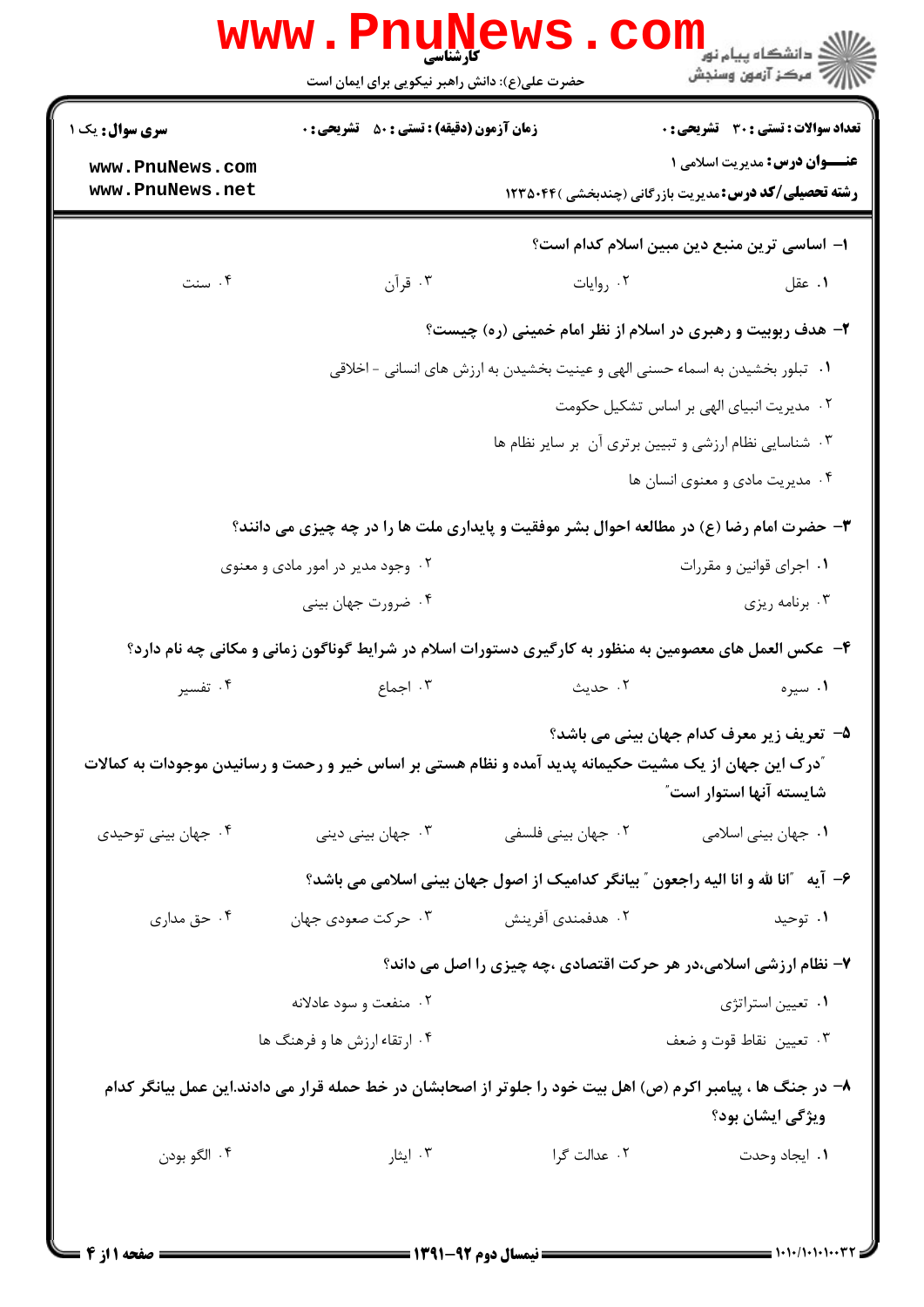| <b>سری سوال :</b> ۱ یک    | <b>زمان آزمون (دقیقه) : تستی : 50 ٪ تشریحی : 0</b>                                        |                                                                              | <b>تعداد سوالات : تستی : 30 ٪ تشریحی : 0</b>                 |
|---------------------------|-------------------------------------------------------------------------------------------|------------------------------------------------------------------------------|--------------------------------------------------------------|
| www.PnuNews.com           |                                                                                           |                                                                              | <b>عنـــوان درس:</b> مدیریت اسلامی ۱                         |
| www.PnuNews.net           |                                                                                           |                                                                              | <b>رشته تحصیلی/کد درس:</b> مدیریت بازرگانی (چندبخشی )۱۲۳۵۰۴۴ |
|                           | ۹- از نظر حضرت علی (ع) علل سقوط اجتماعی و اقتصادی دولت ها در چه چیزی می باشد؟             |                                                                              |                                                              |
|                           | ۰۲ سطح سواد مدیران                                                                        |                                                                              | ۰۱ تبذیر ناروا و هزینه های زیان بار اقتصادی                  |
|                           | ۰۴ فقدان نیروهای متخصص                                                                    |                                                                              | ۰۳ کمبود منابع زیرزمینی کشورها                               |
|                           |                                                                                           |                                                                              | 10- قرآن شرط امامت و رهبری را در چه چیزی می داند؟            |
| ۰۴ حکمت                   | ۰۳ صبر                                                                                    | ۰۲ عدل                                                                       | ۰۱ ایمان                                                     |
|                           |                                                                                           | 11– کدامیک از موارد زیر از شاخص های عدالت اقتصادی می باشد؟                   |                                                              |
| ٠٢ عدالت تعويضي - رفع فقر |                                                                                           |                                                                              | ١. عدالت توزيعي - عدالت كلي                                  |
|                           | ۰۴ عدالت توزيعي -عدالت تعويضي                                                             |                                                                              | ۰۳ توازن - رفع فقر                                           |
|                           |                                                                                           | ۱۲– از دیدگاه حضرت علی (ع) پایه های ایمان به چه چیزهایی استوار است؟          |                                                              |
|                           | ٢. صبر - يقين - عدل - جهاد                                                                |                                                                              | ۰۱ صبر - جهاد - زهد - عدل                                    |
|                           | ۰۴ يقين - زهد - صبر - انتظار                                                              |                                                                              | ۰۳ شوق - زهد - صبر - انتظار                                  |
|                           |                                                                                           | ۱۳– کدامیک از موارد زیر ،امانت های گرانبهای پیامبر (ص) در میان امت می باشند؟ |                                                              |
| ۰۴ قرآن و سنت             | ۰۳ سنت و عترت                                                                             | ۰۲ قرآن و عترت                                                               | ٠١ قرآن و نهج البلاغه                                        |
|                           |                                                                                           | ۱۴– کدامیک از گزینه های زیر از وظایف امام از دید حضرت علی (ع) می باشد؟       |                                                              |
| ۰۲ رهبری اجتماع           |                                                                                           |                                                                              | ۰۱ رساندن سهم بيت المال به طور عادلانه به مردم               |
|                           | ۰۴ مرجعیت دینی                                                                            |                                                                              | ۰۳ جلب اعتماد                                                |
|                           |                                                                                           | 1۵– کدامیک از موارد زیر از عوامل فراموشی حادثه غدیر می باشد؟                 |                                                              |
| ۰۲ عدم امانت داری مردم    |                                                                                           |                                                                              | ٠١. مسموم بودن فضاي سياسي جامعه                              |
|                           | ۰۴ عدم اتحاد افراد                                                                        |                                                                              | ۰۳ خودرایی افراد جامعه                                       |
|                           | ۱۶– از نظر پیامبراکرم (ص) پیشی گرفتن و عقب ماندن امت از قرآن و عترت چه پیامدی خواهد داشت؟ |                                                                              |                                                              |
| ۰۴ فقر                    | ۰۳ امامت                                                                                  | ۲. هلاكت                                                                     | ۰۱ , ستگاری                                                  |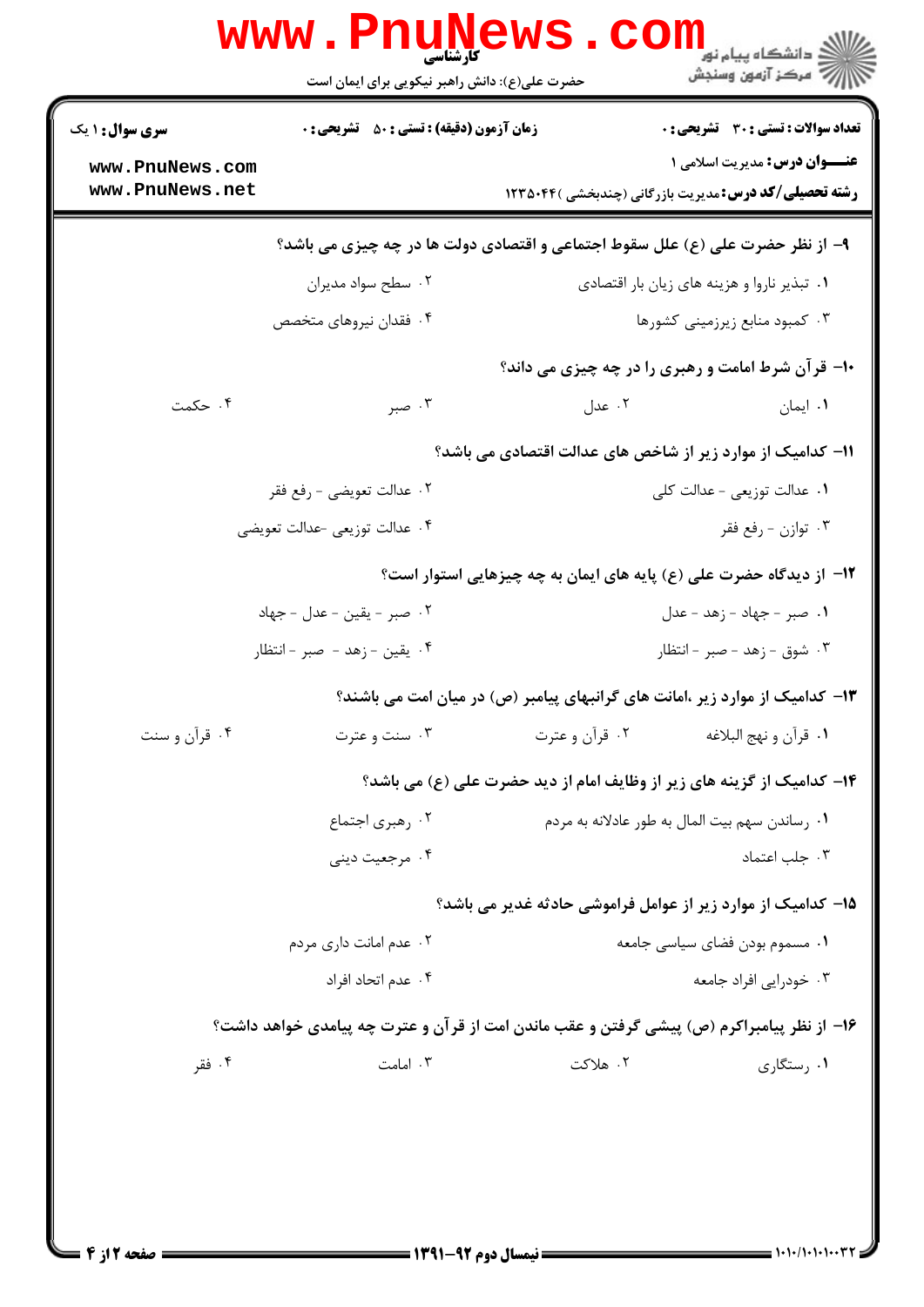| <b>تعداد سوالات : تستی : 30 ٪ تشریحی : 0</b><br><b>عنـــوان درس: مدیریت اسلامی ۱</b><br><b>رشته تحصیلی/کد درس:</b> مدیریت بازرگانی (چندبخشی )۲۳۵۰۴۴ |                 |                                                                                                                          | <b>سری سوال : ۱ یک</b> |
|-----------------------------------------------------------------------------------------------------------------------------------------------------|-----------------|--------------------------------------------------------------------------------------------------------------------------|------------------------|
|                                                                                                                                                     |                 | <b>زمان آزمون (دقیقه) : تستی : 50 ٪ تشریحی : 0</b>                                                                       | www.PnuNews.com        |
|                                                                                                                                                     |                 |                                                                                                                          | www.PnuNews.net        |
| ۱۷– جمله زیر معرف کدام خصوصیت حکومت جهانی امام عصر می باشد؟                                                                                         |                 | <sup>"</sup> مسلما در محیطی که همه نعمت های الهی به صورت عادلانه تقسیم شده باشد،هیچ فقیر و بیچاره ای نخواهد بود <i>"</i> |                        |
| ۰۱ عدالت جهانی می شود                                                                                                                               |                 | ۰۲ برادری و برابری و عدم تبعیض                                                                                           |                        |
| ۰۳ پیاده کردن شیوه حضرت رسول                                                                                                                        |                 | ۰۴ نبود فقير و نيازمند                                                                                                   |                        |
| 1۸– كدام نوع ولايت متعلق به ذات احديت،خداوند متعال مي باشد؟                                                                                         |                 |                                                                                                                          |                        |
| ٠١ ولايت تشريعي                                                                                                                                     | ۰۲ ولايت تكويني | ۰۳ ولايت صوري                                                                                                            | ۰۴ ولايت اختياري       |
| ١٩- آيه "لا ياتيه الباطل من بين يديه و لا من خلفه " مربوط به كداميك از دلايل اثبات ولايت فقيه مي باشد؟                                              |                 |                                                                                                                          |                        |
| ۰۱ دلیل روایی                                                                                                                                       | ۰۲ دلیل عقلی    | ۰۳ دلیل نقلی                                                                                                             | ۰۴ دلیل عقلی و نقلی    |
| ۲۰– کدامیک از گزینه های زیر از دلایل غیبت امام می باشد؟                                                                                             |                 |                                                                                                                          |                        |
| ٠١ ناسالم بودن ساختار جامعه                                                                                                                         |                 | ۰۲ نبود معرفت به امام زمان                                                                                               |                        |
| ۰۳ عدم آمادگی مردم برای پذیرش حق                                                                                                                    |                 | ۰۴ وجود دانشمندان دنيا طلب                                                                                               |                        |
| <b>۲۱</b> - در اولین جلسه ای که شورای انقلاب اسلامی خدمت امام (ره) رسیدند،امام به چه چیزی تاکید زیادی داشتند؟                                       |                 |                                                                                                                          |                        |
| ٠١ اغتنام فرصت                                                                                                                                      | ٠٢ حذف ربا      | ۰۳ سازش ناپذیری                                                                                                          | ۰۴ تکلیف مداری         |
| <b>۲۲-</b> لازمه مدیریت قوی و پرتلاش چیست؟                                                                                                          |                 |                                                                                                                          |                        |
| ۰۱ نظم                                                                                                                                              | ۰۲ آرامش خاطر   | ۰۳ لطافت روح                                                                                                             | ۰۴ قناعت و زهد         |
| ۲۳- پایه و اساس شکل گیری حرکت اجتماعی امام خمینی (ره) که منجر به ایجاد جمهوری اسلامی گردید کدام است؟                                                |                 |                                                                                                                          |                        |
| ۰۱ قاطعیت و عدم سازش                                                                                                                                | ۰۲ خصوصیات فردی | ۰۳ برنامه ریزی و تنظیم                                                                                                   | ۰۴ مقاومت و پایداری    |
| ۲۴- حضرت امام خمینی (ره) اساس و حرکت برنامه مدیریتی خود را در چه چیزی قرار داده بودند؟                                                              |                 |                                                                                                                          |                        |
| ۰۱ پاسداری از حریم اسلام                                                                                                                            |                 | ۰۲ تکلیف مداری                                                                                                           |                        |
| ۰۳ قاطعیت و سازش ناپذیری                                                                                                                            |                 | ۰۴ مقاومت و پایداری                                                                                                      |                        |
| <b>۲۵</b> - معنای واژه ایدئولوژی چیست؟                                                                                                              |                 |                                                                                                                          |                        |
| ۰۱ هست ها و نیست ها                                                                                                                                 | ۰۲ طرز تفکر     | ۰۳ روش زندگی                                                                                                             | ۰۴ نوآوري              |